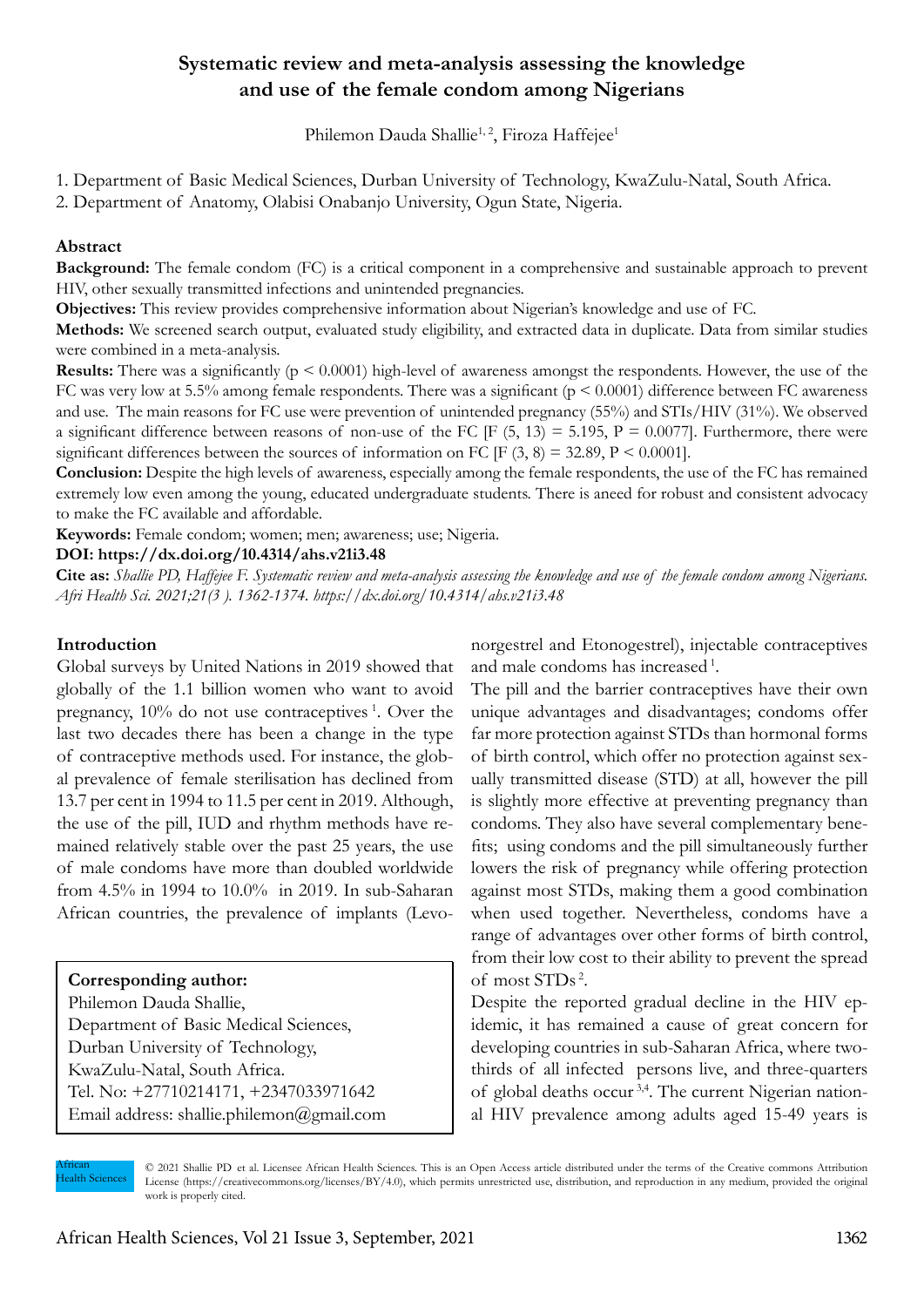1.9 million people (1.4%), this is more than twice in females (1.9%) than in males (0.9%). Younger women aged 20-24 are more than three times likely to be living with HIV than younger men of the same age group. The prevalence varies across the geopolitical regions; South-South (3.1%), North-Central (2.0%), South-East (1.9%), South-West (1.1), North-East (1.1%), and North- West  $(0.6\%)$ <sup>5</sup>. It was also stated that the prevalence of STDs among young Nigerian females is 17%and that these increase the risk of both female infertility as well as transmission of HIV/AIDS<sup>6</sup>. Furthermore, adolescent pregnancy is a daunting problem in Nigeria. Studies have shown the prevalence of unintended pregnancy among adolescents range between 23% and 36% in the different regions of the country 6.

The global effort to curb the spread of HIV and other sexually transmitted infections (STIs), has resulted in the introduction of condoms 7. These are a significant component in a comprehensive and sustainable approach to prevent HIV and other sexually transmitted infections (STIs) and are effective in preventing unintended pregnancies <sup>8</sup>. The female condom (FC) was introduced as a female-initiated protective barrier that prevented pregnancy and HIV as well as other STIs and its uptake was regarded as safe  $7.9$ . Although, the FC sought to provide women with the ability to have a controlled decision of sexual protection, its use is not entirely female-controlled, as a woman needs the co-operation of her male partner<sup>9</sup>. Nigerian Demographic and Health Surveys (DHS) 2008, statistics showed that although 14.7% of all women had heard about the FC and 13.9% had heard a specific family planning message on the FC, only 0.2% had ever used one <sup>10,11</sup>. The promotion of the FC remains important, despite both successes and disappointments, especially in the face of heterosexually acquired HIV infection rates that are soaring globally<sup>9</sup>.

In the baseline study conducted in 2011 by the Society for Family Health (SFH), Nigeria, 38.9% of respondents had heard about FCs, but only 3.5% of these had ever used one. Thus 1.4% of all respondents had ever used an FC and 1.7% of the male respondents reported that their female sex partners used FC compared to 1.0% among the female respondents 11. Most youths in Nigeria and elsewhere are sexually active and engage in risky sexual behaviours, such as early sexual debut, unprotected sex, multiple sexual partnerships and anal sex. In addition, they have incorrect knowledge of STIs 12-14 . Furthermore, they lack the confidence to negotiate sex or contraceptive use. At the same time, many do

not perceive themselves as being at risk of contracting STIs, including HIV and AIDS<sup>14-16</sup>.

Correct and consistent use of condoms, including the FC, is one of the best ways to prevent STIs, including HIV and AIDS<sup>17</sup>. Some national and international agencies like Universal Access to FCs (UAFC), have set out objectives to increase public awareness to create FC demand and ensure availability of FCs in order to reduce the number of unintended pregnancies and subsequently reduce maternal deaths, as well as to reduce the preponderance of HIV and sexually transmitted infections  $(STIs)$ <sup>11</sup>.

This review provides comprehensive and current information about the knowledge and use of FC among Nigerians of reproductive age, in order to stimulate research interest geared to address the existing FC programs and to enhance its acceptance and use in the country.

## **Methodology**

The preferred reporting items for systematic reviews and meta-analysis (PRISMA) model was used to develop the review process<sup>18</sup>. We searched the literature in two databases: Google Scholar and PubMed for literature and earlier reviews. Screening titles and abstracts for combinations of the terms "female condom," "use among women in Nigeria," and "male perception." In order not to miss out on publications, we included words in our search terms that might indicate acceptability or its opposite, such as accept(ance), adopt(ion), attitude (attitudinal). A total of 117,000 search hits were generated, which was scaled down to 11,400 when the search was limited to Africa and subsequently scaled down to 2,805 when the search was limited to Nigeria. From these, 51 published articles and reviews were carefully examined and filtered by the authors. Of these, only 17 studies met the inclusion criteria for the study (see Fig. 1). The search mode used was the Boolean search. The following search terms were used to filter the required studies: "condom use," "Nigeria," "woman or female or girls," and "female condom".

#### **Inclusion and exclusion criteria**

We searched literature published between 2000 and 2020, with the following eligibility criteria: (1) published in the English language and comprised of either quantitative or qualitative research design; (2) retrievable, as a full study, a review, or as an article in peer-reviewed scientific journals; (3) have a sound scientific methodology; (4) study female knowledge, acceptability, attitude or perception of use of the FC; (5) report on wom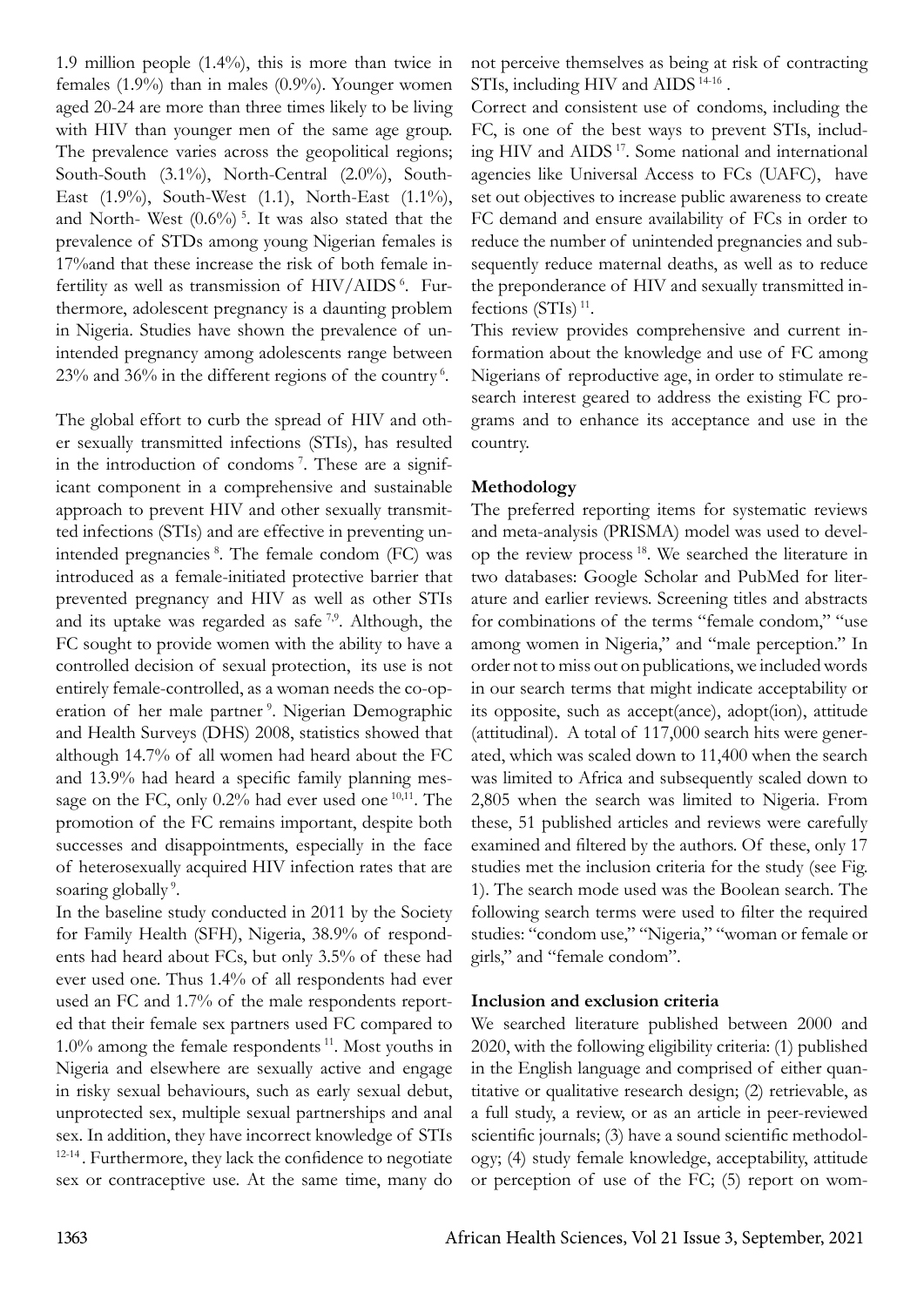en in Nigeria and (6) studies with both male and female perspectives where each perspective was reported separately and could be extracted from the studies. We found 51 studies, 17 of which met and 34 did not meet all pre-set criteria.

The exclusion criteria ranged from dual country comparative studies, which were excluded due to cross-tabulation of results and mixed-gender studies, where the female perspective could not be extracted. Seventeen eligible studies were subjected to an in-depth analysis.

The following information was extracted from the articles: author names, year of publication, study population, study design, sample size, outcome measures, and

results. Studies are presented in chronological order in Table 1. Outcome measures that were common in the studies were identified and used to create themes to understand Nigerian women's current awareness and FC use.

#### **Patient and Public Involvement (PPI) statements**

This systemic review was done without patient involvement. Patients were not invited to comment on the study design and were not consulted in the development of relevant outcomes or the interpretation of the results. Patients were not invited to contribute to the writing or editing of this document for readability or accuracy.



**Fig. 1:** Flow Diagram of Literature Selection

#### **Results**

Figure 1 summarises the search and selection process. We generated 117,000 search hits, which were scaled down to 11,400 when the search was limited to Africa and subsequently scaled down to 2,805 when the search was limited to Nigeria. The authors carefully examined and filtered 51 published articles and reviews. Of these,

only 17 studies met the inclusion criteria for the study. The authors analyzed one retrospective review, two retrospective surveys, thirteen cross-sectional studies, and one qualitative study. Common themes from the outcome assessments of each study were derived and are explained in detail below. These themes are summarized and compared in the chronological lists in Tables 1a and 1b.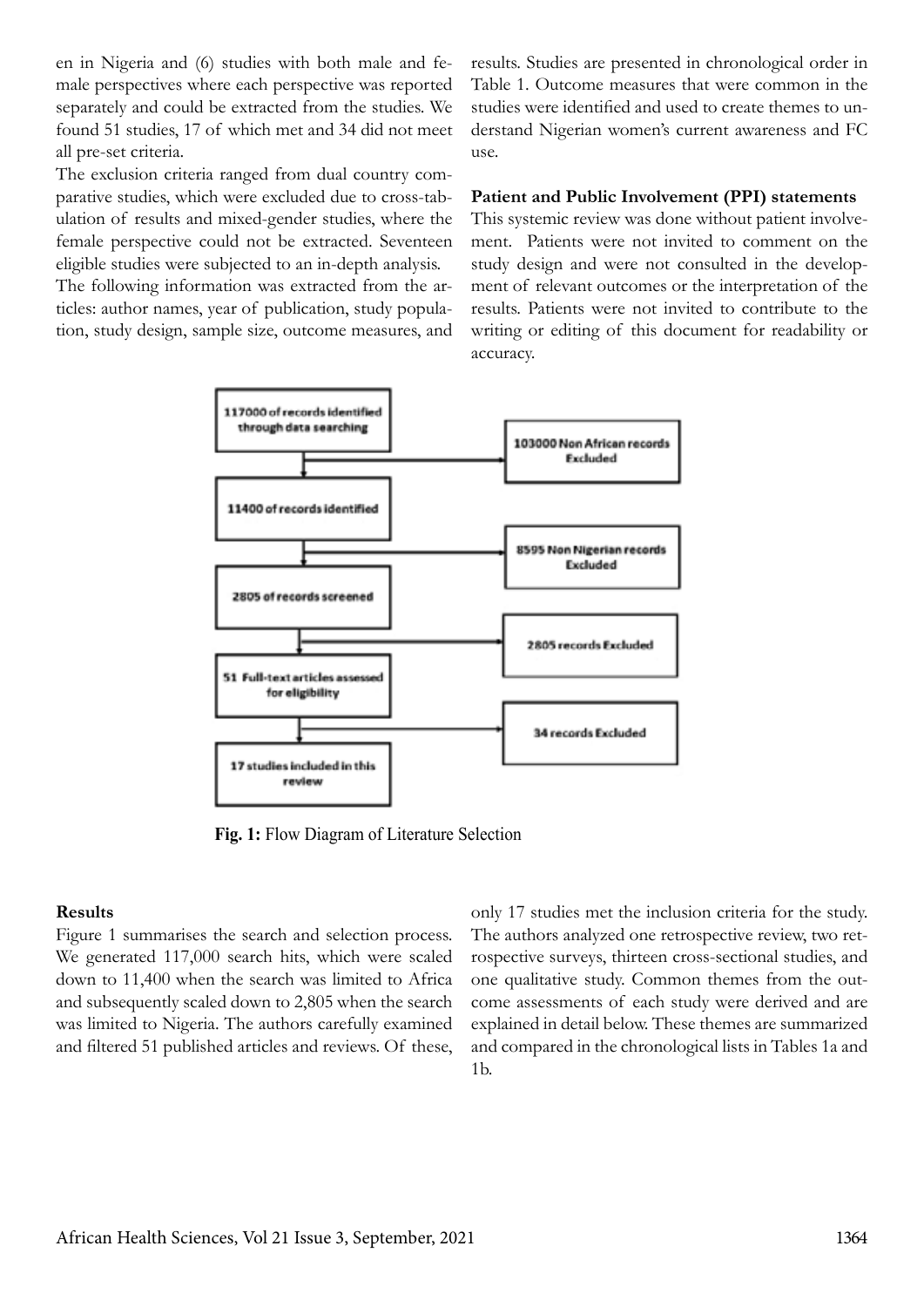| <b>Study</b><br>No. | Authors/<br>Year                                                                                                                    | <b>Study Design</b>         | sample size               | <b>Study</b><br><b>Duration</b>                          | <b>Outcome Assessment</b>                                                                                                                                                                       | <b>Results</b>                                                                                                                                                                                                                                                                                                                                                                                                                                                                                                                                                                                        |  |  |  |  |
|---------------------|-------------------------------------------------------------------------------------------------------------------------------------|-----------------------------|---------------------------|----------------------------------------------------------|-------------------------------------------------------------------------------------------------------------------------------------------------------------------------------------------------|-------------------------------------------------------------------------------------------------------------------------------------------------------------------------------------------------------------------------------------------------------------------------------------------------------------------------------------------------------------------------------------------------------------------------------------------------------------------------------------------------------------------------------------------------------------------------------------------------------|--|--|--|--|
| 1                   | Uchendu, O. C.,<br>Adeyera, O., &<br>Owoaje, E. T. (2019)                                                                           | Cross<br>sectional<br>study | 964<br>674-M<br>$290-F$   | Not<br>specified                                         | Awareness and<br>utilization<br>of FC predictors<br>of FC awareness and<br>utilization.                                                                                                         | Almost half 47.9% of the respondents<br>have heard about the FC however only<br>16.8% have ever seen one while 4.3%<br>have ever used an FC. Age, education,<br>current sexual activity and experience of<br>predictors<br>rape<br>attempt<br>were<br>of FC awareness.                                                                                                                                                                                                                                                                                                                                |  |  |  |  |
| 2                   | Adinma, J., Adinma,<br>E., Eke, N., &<br>Umeononihu, O.<br>(2016).                                                                  | Cross<br>sectional<br>study | 276<br>$168-M$<br>$108-M$ | Not<br>specified                                         | Awareness and use<br>of FC; reasons for non-<br>use of FC; indication<br>for FC use; awareness of<br>functions<br>of FC knowledge of the<br>pitfalls of FC; and source<br>of information of FC. | About $62.3\%$ were aware of FC. $5.1\%$<br>respondents<br>have<br>used<br>ever<br>the FC. Reason for non-use<br>of FC<br>were religious belief 3.3%, not knowing<br>how to use FC 20.5% and preference for<br>other methods of contraception. 7.7%.<br>Lack of money was the reason for non-<br>use by 5.1% respondents. Many of the<br>respondents 50.5% used FC when afraid<br>of STI or pregnancy. However, few<br>others used it only during sex with a<br>non-regular partner 22.1%) and only<br>when requested by partner 12.6%.                                                               |  |  |  |  |
| 3                   | Usman, S.O.,<br>Kalejaye, O.O.,<br>Isola, I. N.,<br>Oluwaniyi, O.,<br>Ojogbede, A. K., $\&$<br>Adu, A. S. (2016)                    | Cross<br>sectional<br>study | 1500                      |                                                          | FC use, reasons for use<br>and source<br>of information.                                                                                                                                        | FC use is 2.9% some of the respondents<br>believe that contraception prevents<br>unwanted pregnancy 62.0% and limits<br>family size 58.9%. Their source of<br>information was mainly through health<br>personnel in the government-owned<br>hospitals $(50.1\%)$ .                                                                                                                                                                                                                                                                                                                                    |  |  |  |  |
| 4                   | Ajayi, A. I., Adeniyi,<br>O. V., & Akpan, W.<br>(2018).                                                                             | Cross<br>sectional<br>study | 809                       | May-<br>Sept 2016                                        | Knowledge of<br>contraception, use of<br>contraception and<br>reasons for non-use of<br>contraception.                                                                                          | FC Awareness -93.1%, ever use-0.2%<br>out of 645 currently using 0.2% out of<br>538. Reasons for non-use of FC are fear<br>of side effects and non-availability.                                                                                                                                                                                                                                                                                                                                                                                                                                      |  |  |  |  |
| 5                   | Ijarotimi, A. O.,<br>Bakare, B.,<br>Badejoko, O.O.,<br>Fehintola, A.O.,<br>Loto, O. M., Orji, E.<br>O., & Adegoke, A. S.<br>(2017). | Retrospective<br>-survey    | 1862                      | 2004-2009                                                | FC use                                                                                                                                                                                          | FC use was 0.8%.                                                                                                                                                                                                                                                                                                                                                                                                                                                                                                                                                                                      |  |  |  |  |
| 6                   | Ikeako, L., Ezegwui,<br>H., Mba, S., Iyioke,<br>C., & Okeke, T.<br>(2015).                                                          | Cross<br>sectional<br>study | 313                       | 24th<br>November<br>$2014$ and<br>December<br>15th 2014. | Knowledge of FC, use<br>of FC,                                                                                                                                                                  | FC awareness was 76.7% and 15.9%<br>used it, with most acquiring<br>had<br>information about the device from their<br>friends 43.8%, media 40.4%, health<br>workers 23.3%<br>and sex<br>partners 7.5%. 12% used it to prevent<br>pregnancy only, 20% used it to prevent<br>sexually transmitted infections only<br>while 38% used it to prevent both<br>unwanted pregnancy and sexually<br>infections<br>transmitted<br>including<br>HIV/AIDS. About 28% used female<br>condoms just to try it. Reasons cited for<br>decreased<br>non-use<br>are<br>sexual<br>satisfaction 30% and pain during sexual |  |  |  |  |

**Table 1a: Summary of Studies Investigating Female Condom (FC) Use among Nigerian Women.** Table 1a: Summary of Studies Investigating Female Condom (FC) Use among Nigerian Women.

non-use are decreased sexual satisfaction 30% and pain during sexual intercourse 30%. Others experienced difficulty in inserting female condoms into the vagina 28%, noise during sexual intercourse, 12% and failure leading to pregnancy 2%. 54% of male partners strongly approved of it, while 14% strongly disapproved.

intercourse 30%. Others experienced difficulty in inserting female condoms into the vagina 28%, noise during sexual intercourse, 12% and failure leading to pregnancy 2%. 54% of male partners

strongly approved of it, while 14% strongly disapproved.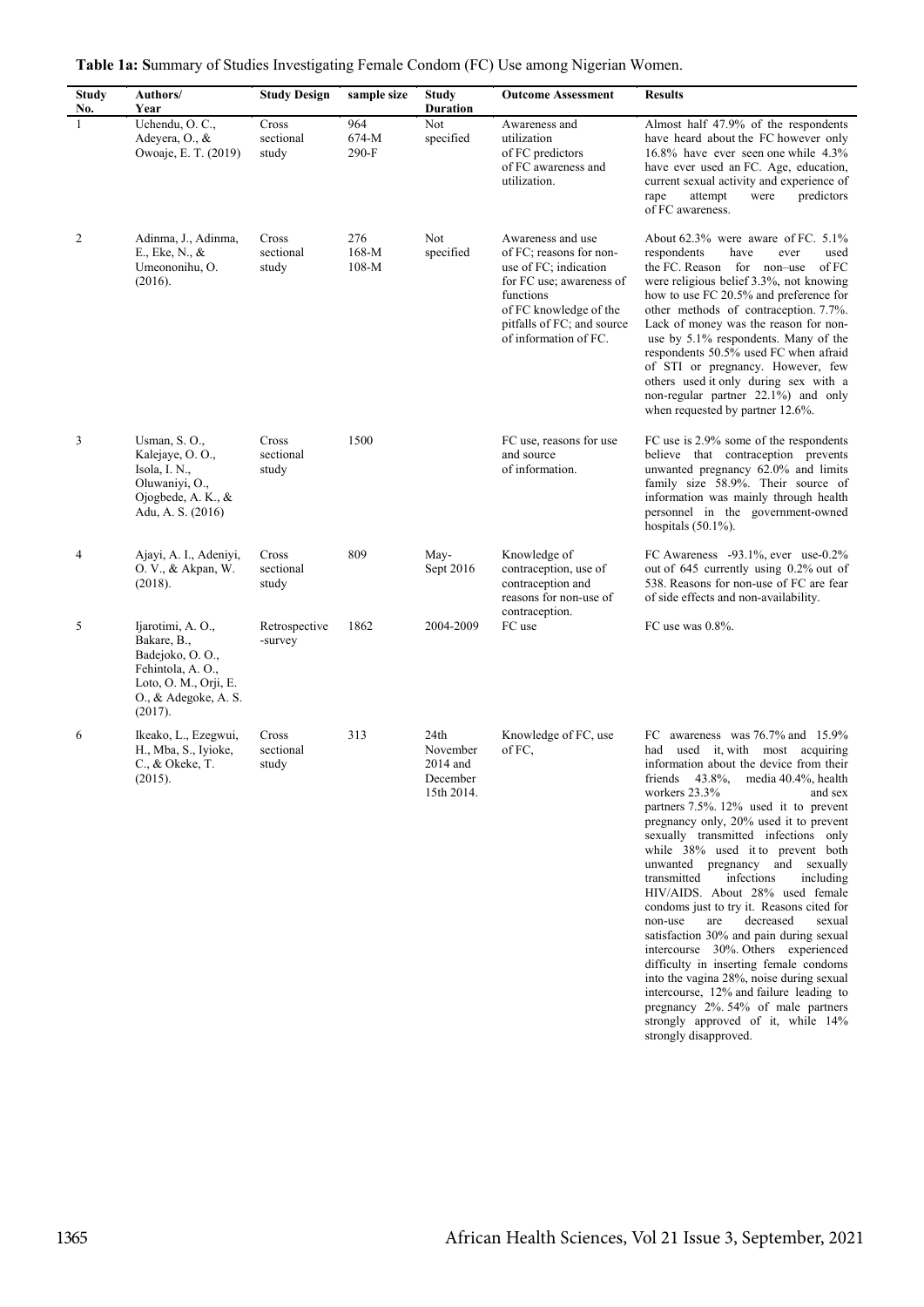| 7  | Nwaokoro, J., Ede,<br>A., Ibe Sally, N.,<br>Emerole, C., Nwuto,<br>R., Nwaokoro, A., &<br>Igwe, I. (2015).                  | Cross-<br>sectional<br>study | 210                                                                  | Not<br>specified                                                                           | Knowledge of FC,<br>knowledge of how to use<br>of FC, source<br>of FC knowledge.           | Awareness of FC was 61.4%, while<br>25.2 % said they knew how to use the<br>FC. The students that reported that they<br>use FC in every sexual intercourse<br>were 3.4% it. In all, 23.6% were aware<br>of the FC from the radio, 10.6%<br>from television, 5.7% from books, and<br>6.5% from school. The largest source<br>was from friends (53.7%). The most<br>quoted reasons for use of FC was<br>to protect against HIV/AIDS.                                                                                                                                                                                                                                                                                                     |
|----|-----------------------------------------------------------------------------------------------------------------------------|------------------------------|----------------------------------------------------------------------|--------------------------------------------------------------------------------------------|--------------------------------------------------------------------------------------------|----------------------------------------------------------------------------------------------------------------------------------------------------------------------------------------------------------------------------------------------------------------------------------------------------------------------------------------------------------------------------------------------------------------------------------------------------------------------------------------------------------------------------------------------------------------------------------------------------------------------------------------------------------------------------------------------------------------------------------------|
| 8  | Ezugwu, E. C.,<br>Nkwo, P. O., Agu, P.<br>U., Ugwu, E.O., &<br>Asogwa, A.O.<br>(2014).                                      | cross-<br>sectional<br>study | 400                                                                  | March 1 to<br>August 31,<br>2012                                                           | FC use and reasons for<br>non-use.                                                         | Sixty-two participants $(25.1\%)$ used a<br>dual-contraceptive method. None of the<br>participants reported the use of FC. The<br>non-use of FC observed in the present<br>study might be due to the scarcity and in<br>some places the non-availability, of the<br>female condom in most health facilities<br>in South-Eastern Nigeria.                                                                                                                                                                                                                                                                                                                                                                                               |
| 9  | Onoriode Ezire, Obi<br>Oluigbo, Victoria<br>Archibong, Okekearu<br>Ifeanyi and Jennifer<br>Anyanti (2013)                   | Qualitative<br>study         | 78                                                                   | Not<br>specified                                                                           | FC use and reasons for<br>FC use.                                                          | FC users are 58 out of 78. Reasons for<br>the use of FC were curiosity, to prevent<br>unplanned pregnancy. FC provided the<br>opportunity to meet the sexual needs of<br>the partner irrespective<br>of<br>the<br>woman's is menstrual cycle.                                                                                                                                                                                                                                                                                                                                                                                                                                                                                          |
| 10 | Tobin-West, C. I.,<br>Maduka, O.,<br>Onyekwere, V. N., &<br>Tella, A. O. (2014).                                            | cross-<br>sectional<br>study | $900 - 427$<br>(52.7%)<br>females and<br>383<br>$(47.3\%)$<br>males; | October to<br>November<br>2011                                                             | Knowledge, access,<br>acceptability and use<br>of FC, sources of<br>information on FC.     | Although 89.3% were aware of FC,<br>only 8.9% had ever used one due to<br>unavailability, high cost, and difficulty<br>with its insertion. Nevertheless, 53.8%<br>of the students expressed willingness to<br>use them if offered, while 69.4% would<br>recommend<br>it<br>to<br>friends/peers.<br>Information on FC were gotten from the<br>media, health facilities, friends', peers<br>and relations.                                                                                                                                                                                                                                                                                                                               |
| 11 | Asekun-Olarinmoye,<br>E., Adebimpe, W.,<br>Bamidele, J., Odu,<br>O., Asekun-<br>Olarinmoye, I., &<br>Ojofeitimi, E. (2013). | cross-<br>sectional<br>study | 359                                                                  | Not<br>specified                                                                           | Respondents'<br>awareness and reasons<br>for use of FC and male<br>partners' consent.      | FC awareness was 65.5% aware of<br>FC. Among<br>the<br>most<br>common<br>cited reasons for use of FC were child<br>spacing (63.5%) and prevention of<br>unwanted pregnancies $(59.9\%)$ . 3.6% of<br>the male partners disapproved of it.                                                                                                                                                                                                                                                                                                                                                                                                                                                                                              |
| 12 | Salawu, M., &<br>Adeyemi, A. (2013).                                                                                        | Retrospective<br>-survey     | 5360                                                                 | 2007<br>National<br><b>HIV/AIDS</b><br>and<br>Reproducti<br>ve Health<br>Survey<br>(NARHS) | Knowledge of FC, use<br>of FC, reasons for use<br>and non-use,<br>predictors of use of FC. | The women that have heard of FC<br>were $12.6\%$ and $5.7\%$ knew where to<br>get them. However, only 0.4% had ever<br>used the female condom. Reasons for<br>non-use were: it slipped out 0.2%, made<br>noise $0.1\%$ dislike $0.1\%$ . The predictors<br>of use of FC were age at first sexual<br>intercourse.                                                                                                                                                                                                                                                                                                                                                                                                                       |
| 13 | Oladeinde, B. H.,<br>Omoregie, R., &<br>Abdulfatai, A.<br>(2011).                                                           | cross-<br>sectional<br>study | 435 (261)<br>(174)                                                   | Not<br>specified                                                                           | Knowledge and use of<br>FC, reasons for use or<br>not use and sources of<br>knowledge.     | Awareness of the FC was significantly<br>higher among female undergraduate<br>students (FUGS) (93.7%) than rural<br>resident women (RRW) (5.2%.<br>No<br>significant difference was observed in<br>of<br>level<br>of<br>use<br>the FC between FUGS (1.9%)<br>and RRWM $(0\%)$ . Reasons for non-use<br>are unavailable 5.7%, ashamed to buy<br>product 4.8%, belief forbids its use 1.<br>%, partners disapproves 4.7%. While the<br>reasons for use are to prevent pregnancy<br>88.6% in FUGS and 55.5% in RRW, tO<br>Prevent HIV transmission 100% in<br>FUGS and 33.3% in RRW, to prevents<br>STIs 75.1% in FUGS and 11.1% in<br>RRW. Sources of knowledge includes<br>Internet $42.0\%$ , media $86.9\%$ and<br>friends $15.1\%$ . |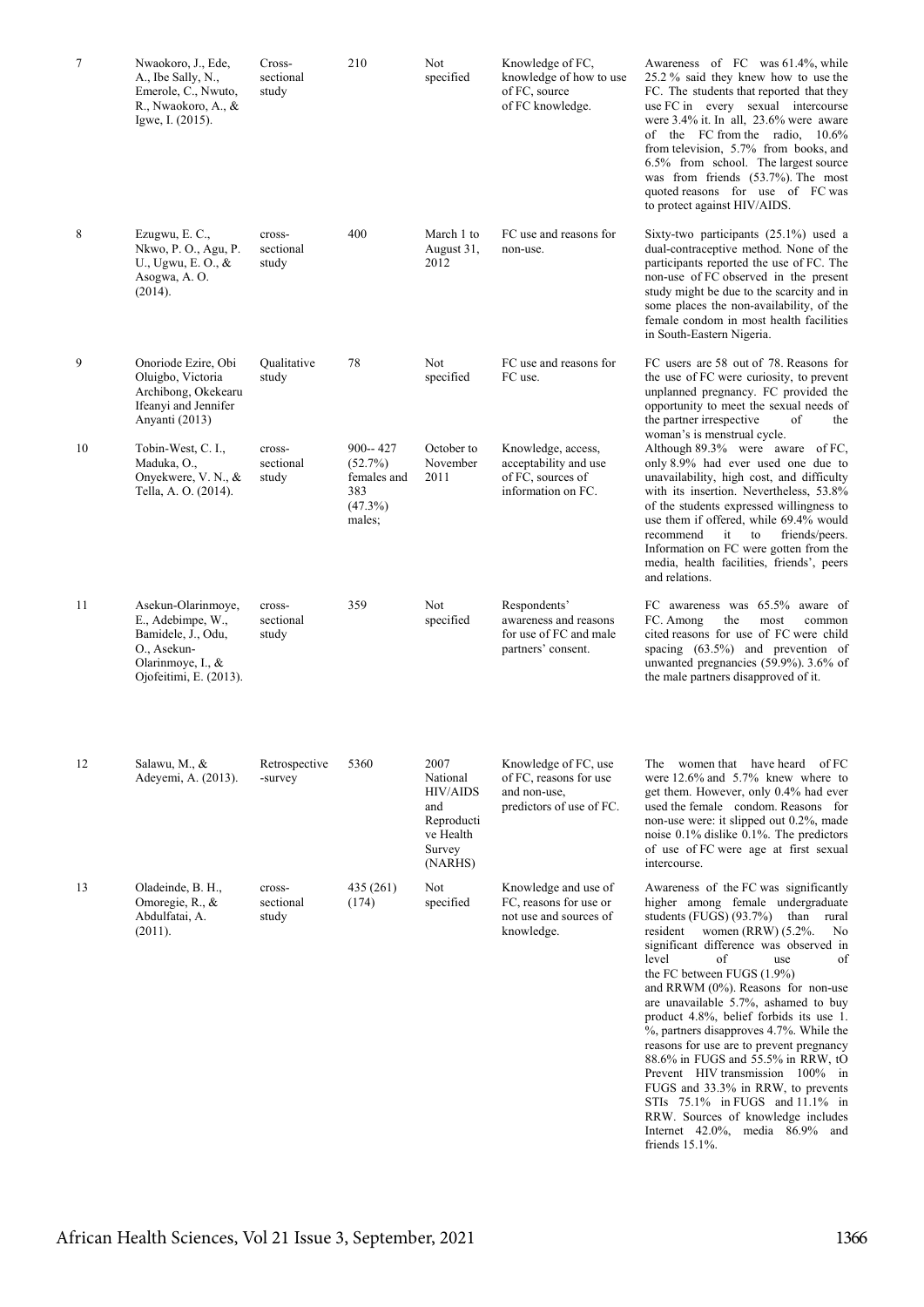| 14 | Olugbenga-Bello, A.<br>I., Adekanle, D. A.,<br>Ojofeitimi, E. O., $\&$<br>Adeomi, A. A.<br>(2010). | cross-<br>sectional<br>study  | 201  | Not<br>specified                        | Knowledge, use, reasons<br>for use and no use of<br>barrier contraception (B)<br>C)                                       | of<br>FC<br>87.4% used<br>Knowledge<br>the FC 0.6%. Reasons for use are to<br>STI<br>prevent<br>and<br>unwanted<br>for<br>pregnancy. Reasons<br>not<br>were religion, uncertainty about safety,<br>culture,<br>decreased sexual<br>pleasure,<br>and belief.                                                                                                                                                                                                                                                                                                                                                                                                                                                                                                                                                                                                                                                                                                                                   |
|----|----------------------------------------------------------------------------------------------------|-------------------------------|------|-----------------------------------------|---------------------------------------------------------------------------------------------------------------------------|-----------------------------------------------------------------------------------------------------------------------------------------------------------------------------------------------------------------------------------------------------------------------------------------------------------------------------------------------------------------------------------------------------------------------------------------------------------------------------------------------------------------------------------------------------------------------------------------------------------------------------------------------------------------------------------------------------------------------------------------------------------------------------------------------------------------------------------------------------------------------------------------------------------------------------------------------------------------------------------------------|
| 15 | Abalaka G. (2008)                                                                                  | cross-<br>sectional<br>survey | 392  | Not<br>specified                        | Awareness, knowledge,<br>usage and reasons for<br>use and non-use of FC.<br>Sources of information<br>on FC.              | Less than half $40.6\%$ and $27.8\%$ had<br>ever heard of and seen female<br>condom respectively. Only 4.3% of<br>had<br>ever<br>used it. Seventy-<br>those<br>one percent of those who had ever<br>used female<br>condom<br>intended<br>to<br>while<br>29.4%<br>continue.<br>were unsure. Reasons<br>for<br>are<br>use<br>to prevent unwanted pregnancy $(80\%)$<br>and prevention of STIs (28.4%). While<br>reason for non-uses includes the fear of<br>FC dropping into woman's body leading<br>to death (29.7%), its oily nature<br>$(23.9\%)$ , the balloon-like look $(23.9\%)$<br>and inhibiting natural sexual feeling<br>$(14.2\%)$ . Information on FC were from<br>health facilities (41.3%), media at<br>$32.3\%$ ,<br>24.5%<br>respondents heard<br>about FC from their neighbours, while<br>15.5% from academic institution.                                                                                                                                                    |
| 16 | kunlola, M.,<br>Morhason-Bello, I.,<br>Owonikoko, K., &<br>Adekunle, A. (2006).                    | cross-<br>sectional<br>survey | 850  | Not<br>specified                        | Knowledge and use<br>the FC, factors affecting<br>the use, sources of<br>information on FC and<br>male partner's consent. | Over 80% had knowledge of the FC as a<br>form of contraception and the majority<br>of them learnt about it through the mass<br>media (39.9%) and health workers<br>$(34.4\%)$ . However, only 11.3% had ever<br>used the female condom. The majority<br>$(42.7%)$ of the sexual partners of female<br>condom users approved of it; however,<br>39.6% of sexual partners disapproved<br>while 17.7% were indifferent. Most<br>$(40\%)$ using it to prevent both unwanted<br>pregnancy and sexually transmitted<br>infections including HIV (STI/HIV);<br>27.1% to prevent pregnancy alone and<br>19.8% to prevent STI including HIV<br>only, while 12.5% used it on a trial<br>basis. Reasons for not use lack of<br>satisfaction (30.2%). Other<br>sexual<br>problems<br>encountered<br>included<br>difficulty in inserting it into the vagina<br>$(21.7%)$ , pain during sexual intercourse<br>$(5.2\%)$ and method failure resulting in<br>pregnancy in two $(2.8\%)$ of the<br>respondents |
| 17 | Adeyemi, A. S., &<br>Adekanle, D. A.<br>(2009).                                                    | retrospective<br>review       | 1355 | January<br>2001 and<br>December<br>2006 | FC use, reasons for use<br>and sources of<br>information on FC.                                                           | FC use was $0.2\%$ . Reasons for use of<br>FC 37.8%<br>to prevent<br>further<br>pregnancy, 56.9%<br>for<br>child<br>spacing and 5.6% not sure, if they want<br>kids again. Sources of information on<br>FC were family planning clinic<br>personnel 76.7%, media (print ad<br>electronic) 11.2%, friends and relatives<br>9.4% and community health workers<br>2.7%                                                                                                                                                                                                                                                                                                                                                                                                                                                                                                                                                                                                                           |

Abbreviations:  $FC = female condom$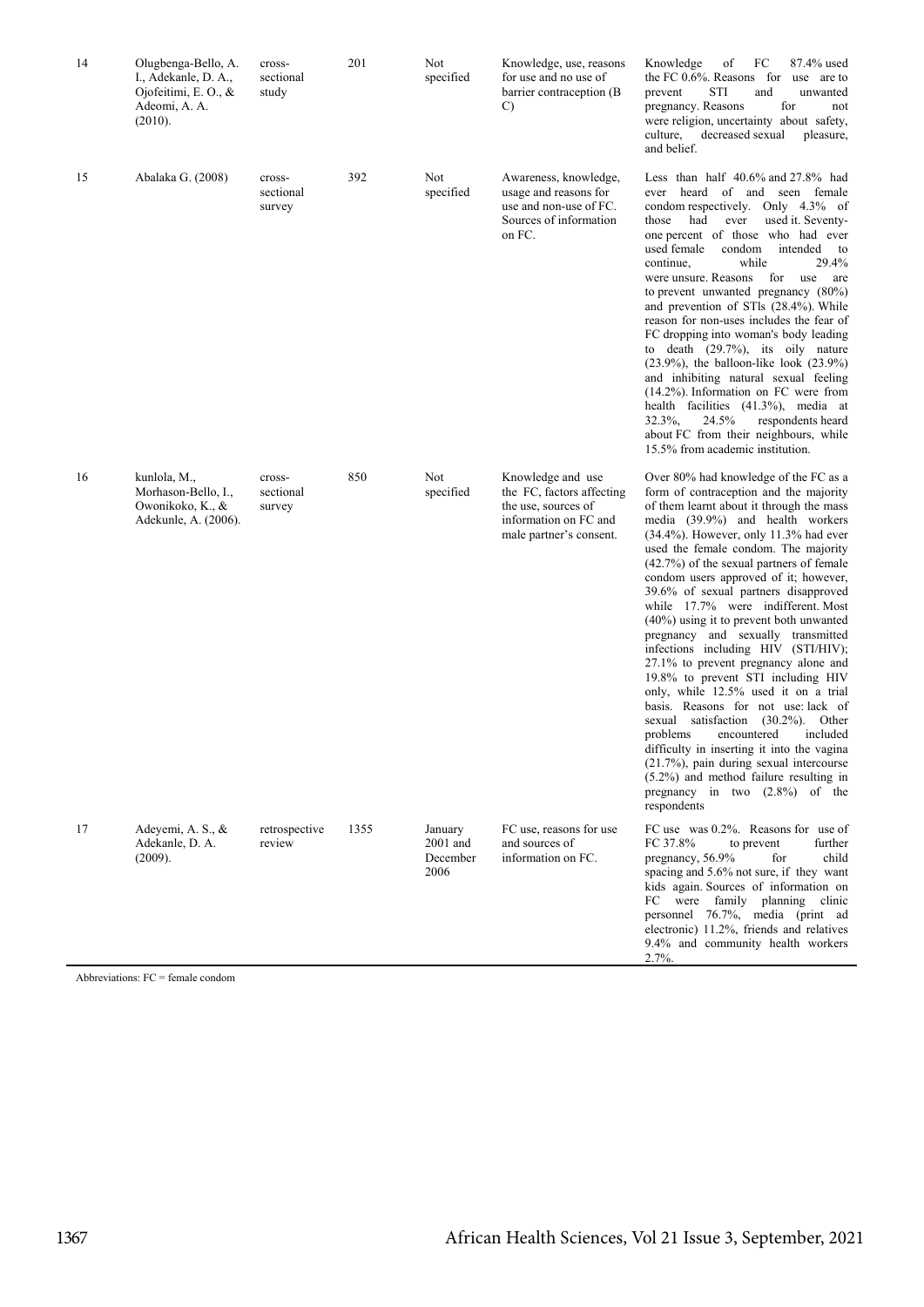| Outcome                 |                |                |                         |                |                |                |                  |         |                | <b>Compared Studies</b> |              |                                |                |                                |                                       |    |                                  |
|-------------------------|----------------|----------------|-------------------------|----------------|----------------|----------------|------------------|---------|----------------|-------------------------|--------------|--------------------------------|----------------|--------------------------------|---------------------------------------|----|----------------------------------|
| $\bf Assessed$          | $\mathbf{1}$   | $\sqrt{2}$     | $\overline{\mathbf{3}}$ | $\overline{4}$ | $\overline{5}$ | 6              | $\boldsymbol{7}$ | $\,8\,$ | 9              | $10\,$                  | $\mathbf{1}$ | $\mathbf{1}$<br>$\overline{c}$ | 13             | $\mathbf{1}$<br>$\overline{4}$ | $\begin{array}{c} 1 \\ 5 \end{array}$ | 16 | $\mathbf{1}$<br>$\boldsymbol{7}$ |
| Knowledg                |                |                |                         |                |                |                |                  |         |                |                         | $\mathbf{1}$ |                                |                |                                |                                       |    |                                  |
| e/                      | $\blacksquare$ |                |                         | п              |                | П              |                  |         |                | ٠                       | П            |                                | ٠              | I.                             | ٠                                     | ٠  |                                  |
| Awareness               |                |                |                         |                |                |                |                  |         |                |                         |              |                                |                |                                |                                       |    |                                  |
| of female               |                |                |                         |                |                |                |                  |         |                |                         |              |                                |                |                                |                                       |    |                                  |
| condom                  |                |                |                         |                |                |                |                  |         |                |                         |              |                                |                |                                |                                       |    |                                  |
| Seen                    | $\blacksquare$ |                |                         |                |                |                |                  |         |                |                         |              |                                |                |                                |                                       |    |                                  |
| female                  |                |                |                         |                |                |                |                  |         |                |                         |              |                                |                |                                |                                       |    |                                  |
| condom                  |                |                |                         |                |                |                |                  |         |                |                         |              |                                |                |                                |                                       |    |                                  |
| Know                    |                |                |                         |                |                |                |                  |         |                |                         |              |                                |                |                                |                                       |    |                                  |
| how to use              |                |                |                         |                |                |                | $\blacksquare$   |         |                |                         |              | ٠                              |                |                                |                                       |    |                                  |
| female                  |                |                |                         |                |                |                |                  |         |                |                         |              |                                |                |                                |                                       |    |                                  |
| condom                  |                |                |                         |                |                |                |                  |         |                |                         |              |                                |                |                                |                                       |    |                                  |
| Used                    |                |                |                         |                |                |                |                  |         |                |                         |              | $\blacksquare$                 | п              |                                |                                       |    |                                  |
| female                  |                |                |                         |                |                |                |                  |         |                |                         |              |                                |                |                                |                                       |    |                                  |
| condom                  |                |                |                         |                |                |                |                  |         |                |                         |              |                                |                |                                |                                       |    |                                  |
| Reason                  |                |                |                         |                |                |                |                  |         |                |                         |              |                                |                |                                |                                       |    |                                  |
| for use of              |                | п              |                         | $\blacksquare$ |                | $\blacksquare$ | ٠                |         |                | ٠                       |              | ٠                              | $\blacksquare$ | $\blacksquare$                 | п                                     |    |                                  |
| female                  |                |                |                         |                |                |                |                  |         |                |                         |              |                                |                |                                |                                       |    |                                  |
| condom                  |                |                |                         |                |                |                |                  |         |                |                         |              |                                |                |                                |                                       |    |                                  |
|                         |                | $\blacksquare$ |                         |                |                | $\blacksquare$ | $\blacksquare$   |         | $\blacksquare$ | $\blacksquare$          |              |                                | $\blacksquare$ | $\blacksquare$                 | $\blacksquare$                        |    | $\blacksquare$                   |
| Prevent                 |                |                |                         |                |                |                |                  |         |                |                         |              |                                |                |                                |                                       |    |                                  |
| pregnancy               |                |                |                         |                |                |                |                  |         |                |                         |              |                                |                |                                |                                       |    |                                  |
|                         |                | ٠              |                         |                |                | $\blacksquare$ | $\blacksquare$   |         |                | ٠                       |              |                                | $\blacksquare$ | $\blacksquare$                 | $\blacksquare$                        |    |                                  |
| Prevent                 |                |                |                         |                |                |                |                  |         |                |                         |              |                                |                |                                |                                       |    |                                  |
| $\rm HIV/STDs$          |                |                |                         |                |                |                |                  |         |                |                         |              |                                |                |                                |                                       |    |                                  |
|                         |                | $\blacksquare$ |                         | $\blacksquare$ |                | $\blacksquare$ |                  |         |                | ٠                       |              |                                |                | $\blacksquare$                 | П                                     |    | $\blacksquare$                   |
| Others                  |                |                |                         |                |                |                |                  |         |                |                         |              |                                |                |                                |                                       |    |                                  |
| Reason for              |                |                |                         |                |                |                |                  |         |                |                         |              |                                |                |                                |                                       |    |                                  |
| not-use of              |                |                |                         |                |                |                |                  |         |                |                         |              |                                |                | $\blacksquare$                 |                                       |    |                                  |
| female                  |                |                |                         |                |                |                |                  |         |                |                         |              |                                |                |                                |                                       |    |                                  |
| condom                  |                |                |                         |                |                |                |                  |         |                |                         |              |                                |                |                                |                                       |    |                                  |
| Predictors              |                |                |                         |                |                |                |                  |         |                |                         |              |                                |                |                                |                                       |    |                                  |
| of use of               |                |                |                         |                |                |                |                  |         |                |                         |              | $\blacksquare$                 |                | П                              |                                       |    |                                  |
| female                  |                |                |                         |                |                |                |                  |         |                |                         |              |                                |                |                                |                                       |    |                                  |
| condom                  |                |                |                         |                |                |                |                  |         |                |                         |              |                                |                |                                |                                       |    |                                  |
| Sources of              |                |                |                         |                |                |                |                  |         |                |                         |              |                                |                |                                |                                       |    |                                  |
| knowledg                |                |                |                         |                |                |                |                  |         |                |                         |              |                                |                |                                |                                       |    |                                  |
| e on                    |                |                |                         |                |                |                |                  |         |                |                         |              |                                | $\blacksquare$ | $\blacksquare$                 |                                       |    |                                  |
| female                  |                |                |                         |                |                |                |                  |         |                |                         |              |                                |                |                                |                                       |    |                                  |
| condom                  |                |                |                         |                |                |                |                  |         |                |                         |              |                                |                |                                |                                       |    |                                  |
| Male                    |                |                |                         |                |                |                |                  |         |                |                         |              |                                |                |                                |                                       |    |                                  |
| factor in               |                |                |                         |                |                |                |                  |         |                |                         |              |                                |                |                                |                                       |    |                                  |
| female us               |                |                |                         |                |                |                |                  |         |                |                         |              |                                |                |                                |                                       |    |                                  |
| e condom                |                |                |                         |                |                |                |                  |         |                |                         |              |                                |                |                                |                                       |    |                                  |
|                         |                |                |                         |                |                |                |                  |         |                |                         |              |                                |                |                                |                                       |    |                                  |
| Male<br>knowledg        |                |                |                         |                |                |                |                  |         |                |                         |              |                                |                |                                |                                       |    |                                  |
| $\boldsymbol{\rm e}$ of | $\blacksquare$ |                |                         | ٠              |                |                |                  |         |                | ٠                       |              |                                |                |                                |                                       |    |                                  |
| female                  |                |                |                         |                |                |                |                  |         |                |                         |              |                                |                |                                |                                       |    |                                  |
| condom                  |                |                |                         |                |                |                |                  |         |                |                         |              |                                |                |                                |                                       |    |                                  |
|                         |                |                |                         |                |                |                |                  |         |                |                         |              |                                |                |                                |                                       |    |                                  |
| Male                    |                |                |                         |                |                |                | $\blacksquare$   |         |                |                         |              |                                |                |                                |                                       |    | $\blacksquare$                   |
| acceptance              |                |                |                         |                |                |                |                  |         |                |                         |              |                                |                |                                |                                       |    |                                  |
| of female               |                |                |                         |                |                |                |                  |         |                |                         |              |                                |                |                                |                                       |    |                                  |
| condom                  |                |                |                         |                |                |                |                  |         |                |                         |              |                                |                |                                |                                       |    |                                  |
| Male                    |                |                |                         |                |                |                | ٠                |         |                |                         | ٠            | п                              |                | $\blacksquare$                 |                                       |    | $\blacksquare$                   |
| objection               |                |                |                         |                |                |                |                  |         |                |                         |              |                                |                |                                |                                       |    |                                  |
| to female               |                |                |                         |                |                |                |                  |         |                |                         |              |                                |                |                                |                                       |    |                                  |
| condom                  |                |                |                         |                |                |                |                  |         |                |                         |              |                                |                |                                |                                       |    |                                  |
| Male use                | $\blacksquare$ | ٠              |                         | $\blacksquare$ |                |                |                  |         |                | ٠                       |              |                                |                |                                |                                       |    |                                  |
| of female               |                |                |                         |                |                |                |                  |         |                |                         |              |                                |                |                                |                                       |    |                                  |
| $\operatorname{condom}$ |                |                |                         |                |                |                |                  |         |                |                         |              |                                |                |                                |                                       |    |                                  |

#### **Participants and Statistical Analysis**

The number of participants in each study ranged from 78 to 5,360 women. The seventeen studies included 14,949 women and 1,225 men. Graphpad Prism statistics software, version 7 (California, USA) was used to analyse the data. Descriptive statistics for continuous

data is presented by mean  $\pm$  standard deviation. To determine the statistical difference between study groups and across study groups, the one-way ANOVAest was used. A p-value of  $\leq 0.05$  was considered statistically significant.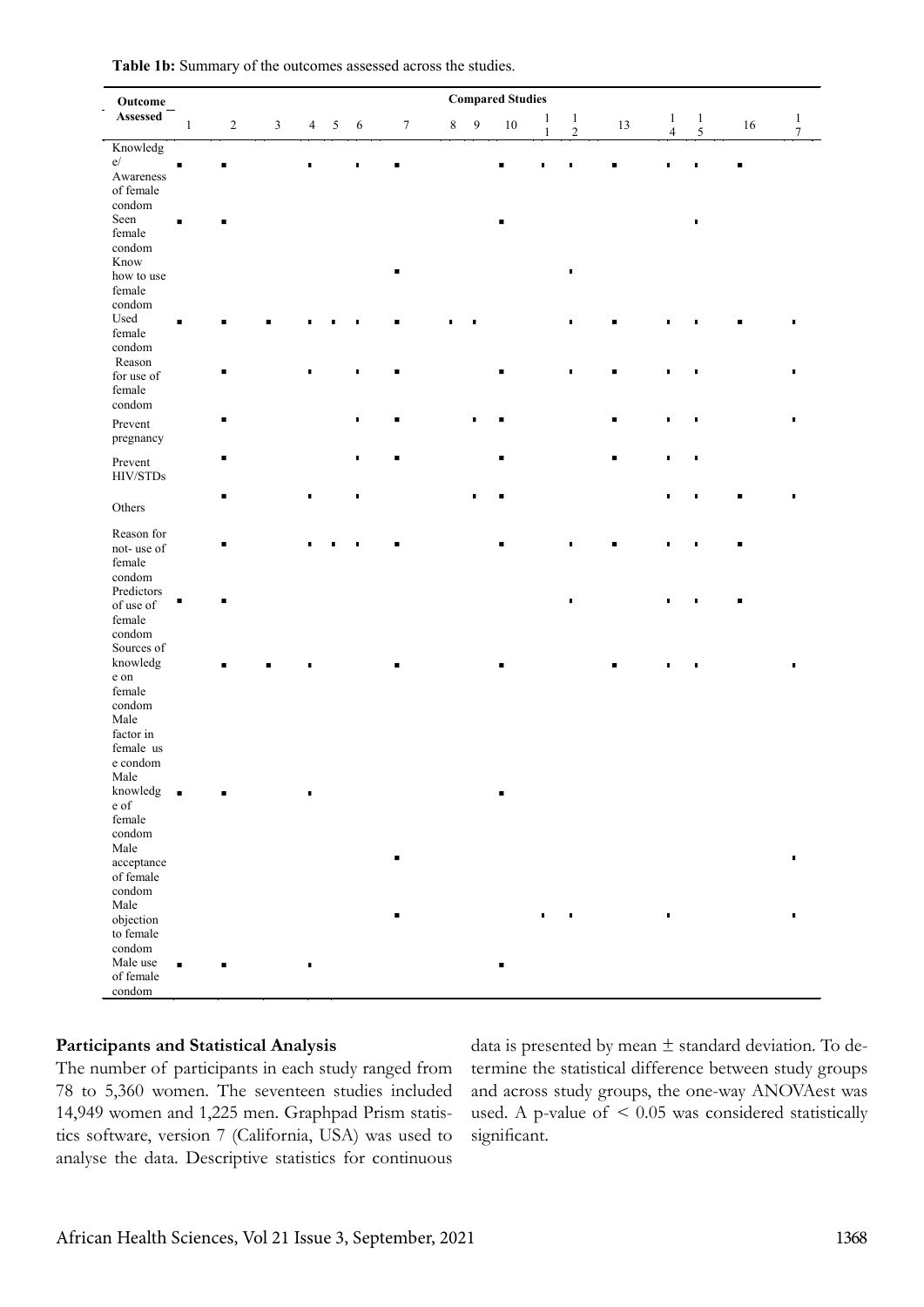

Fig. 2: Female condom awareness and use in (a) female and (b) male respondents.

#### **Female condom awareness and use**

Figures 2a & 2b present the assessments on FC use in males and females respectively. One-way ANOVA analyses showed significant differences between females [F  $(2, 27) = 69.34$ ,  $p \le 0.0001$  and males [F  $(2, 6) = 84.21$ , p < 0.0001]. Significant differences were also noted in the knowledge versus FC use for females ( $p \le 0.0001$ ) and males ( $p \leq 0.001$ ); knowledge versus FC not used showed significant differences in both females ( $p \leq$ 0.0001) and in males ( $p \le 0.01$ ). In addition, a significant difference  $(p \le 0.0001)$  was observed between FC use versus FC not use in both genders.

Twelve studies reported awareness or knowledge of FC, with percentage awareness ranging from 93.7% amongst female undergraduate students 19 to 40.6% amongst married women <sup>20</sup>. In this review, after meta-analysis, we reported an average awareness of 72.5% and 46.9% amongst the female and male respondents, respectively (Fig.2). Seven of the studies were conducted amongst undergraduate students; three of which were in the South-Western region, an average awareness of 87.03% (range: 80-93.7%) 19,21,22. The South-South region followed with an average awareness of 89.3% conducted among 900 respondents made up of both males and females 14. The South-Eastern region reported lowest awareness rates in the three sets of studies; 76.7%, 62.3%, and 61.4% 23-26, with an average of 66.8%. The three studies that reported awareness among women showed a wide variation of awareness: ranging from 40.6% to 93.1% in married women<sup>20,27</sup> and 65.5% among women of unspecified marital status 28. The variation could be due to the periods of the studies; since the lowest awareness was reported in 2008 and highest awareness in 2016. However, a recent study conducted in 2019, reported low awareness of 47.9%, among street youths in the South-Western region 17. The two studies that only interviewed males also reported low awareness rates of 48.15 and  $45.6\frac{\%}{14,17}$ .

Despite the high levels of awareness among the female respondents, the use of the FC was low and ranged between 0.2% and 15.9%, with an average of 5.5% (Fig. 2a). Males also reported low levels of partner use, and an average of 5.05% (Fig.2b). Use was similar in both studies that interviewed male respondents, which reported use of 5.5% and 4.6%, respectively <sup>14,17</sup>.

Of the fifteen studies that reported the use of the FC, the 2007 National HIV/AIDS and Reproductive Health Survey (NARHS) reported the lowest use of the FC  $(0.4\%)$  <sup>29</sup>. Seven studies, which were conducted among undergraduate students showed a wide range of frequency of FC use between 1.9% and 11.3% in the South-Western region <sup>19,21,22</sup>. A similar pattern was reported from the South-Eastern region where use ranged from 3.0% to 15.9% 23,25,26. The trend is not different in the South-South region, with an 8.9% average  $FC$  use  $^{14}$ . The percentage is lower among married women (4.3% & 0.2%), street youth (4.3%) and 0.8% among men and women of reproductive age 17,20,27,30.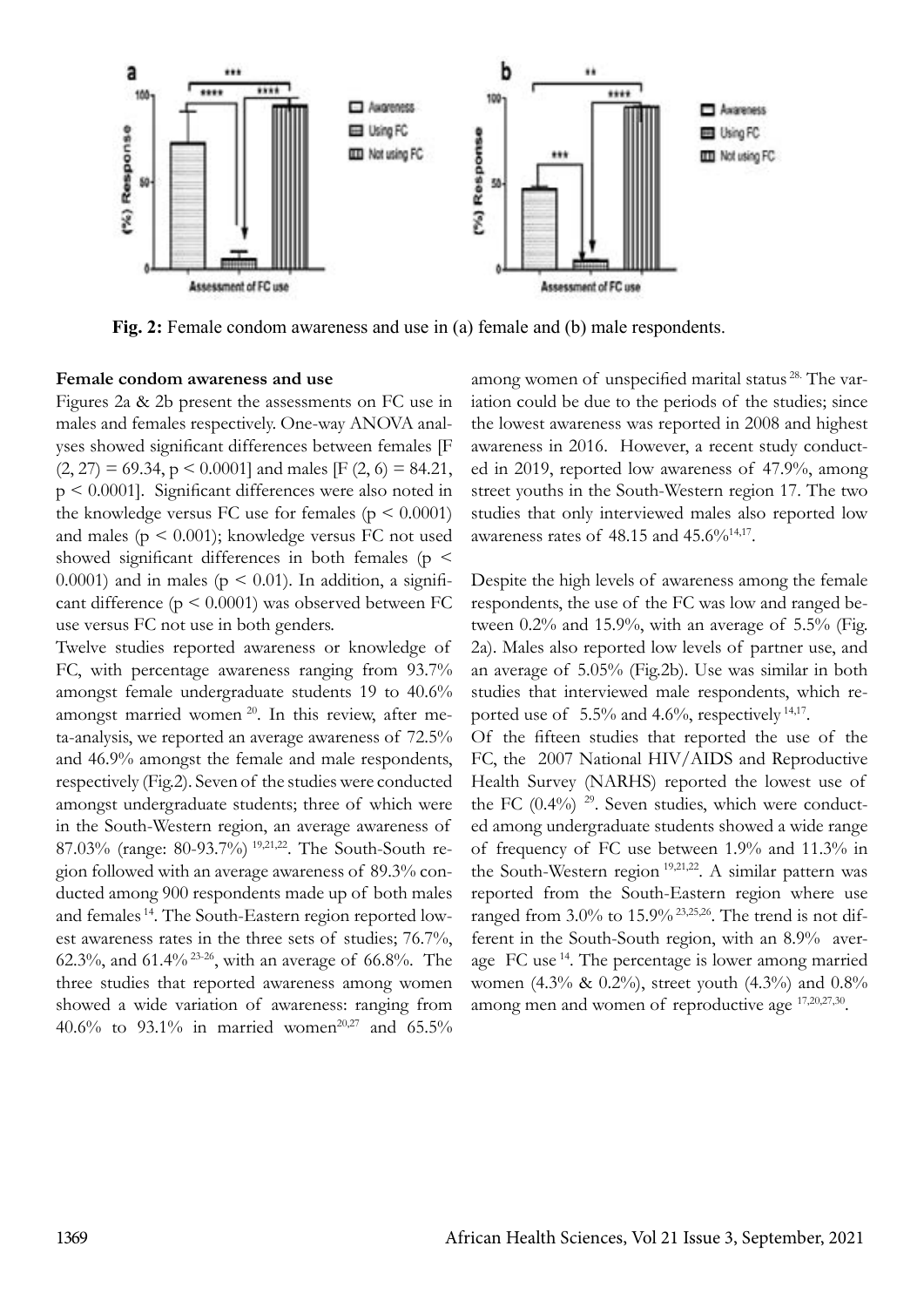

**Fig. 3:** Reasons for the use and non-use of the female condom.

## **Reasons for the use and non-use female condom Reasons for the use of the female condom.**

Figure 3a presents the reasons for FC use by the female respondents., which are categorised into: prevention of pregnancy, prevention of HIV/STIs, partner's acceptance and any other reason/s. One-way ANOVA showed significant differences between the various reasons for FC use among female respondents  $[F (3, 8) = 7.906,$  $p = 0.009$ . A significant difference was also noted for using the FC for the prevention of pregnancy versus other reasons for not using the FC ( $p \le 0.006$ ). The main reasons for using FC varied among the respondents. While most male respondents cited the prevention of STIs, including HIV as a reason for using the FC <sup>26</sup>, others cited unwanted pregnancy <sup>21</sup>. Slightly over half of the female respondents  $(55%)$ <sup>14,20,22,31,32</sup> used it because they wanted to prevent unwanted pregnancies (Fig. 3a), 31% used it to prevent STIs, including HIV 21,23,26 and 28.3% used it based on their male partner's acceptance 14,21,25 (Fig. 3a). Some (14%) used it for other reasons (Fig. 3); such as having sex with a non-regular partner (22.1%)<sup>25</sup> child spacing (56.9%)<sup>32</sup>, to meet the sexual needs of the partner irrespective of the woman's menstrual cycle 33 or for fun (17.7% and 28%, respectively)<sup>22,23</sup>. Another interesting reason for using female condoms among female students was that this offered independence as well as a sense of self-empowerment  $(19\%)$ <sup>14</sup>.

#### R**easons for not using female condoms**

Figure 3b presents the reasons for not using the FC by

female respondents. One-way ANOVA analysis showed significant differences [F (5, 13) = 5.195,  $p = 0.0077$ ] between the different reasons provided for not using FC by the female respondents. Significant differences were noted between the costs versus religious/cultural factors ( $p \leq 0.007$ ) and between costs versus personal factors ( $p \le 0.02$ ). The reasons for non-use of FC are discussed under the following themes:

Cost and availability: Costs constituted 65% of the reasons for non-use of FC (Fig. 3b) 14, while the unavailability of FC made up about  $25.3\%$ .  $14,21,25$ .

Technical factors: These included not knowing how to use the FC 25, difficulty in inserting the FC into the vagina, noise during sexual intercourse, its oily nature, the balloon-like looks and failure leading to pregnancy 23.

Personal factors: The fear of side effects was the most reported reason for non-use; some women believe that contraceptives are harmful to the body <sup>27</sup>, cause decreased sexual satisfaction<sup>19</sup>, pain during sexual intercourse and fear 19,21,23. Many had a low perception of HIV or STI risk and concerns about the length and aesthetic appearance of the condoms were also raised  $14$ . Female students either did not use it because of male partner objection or preference for other methods of contraception 19,25.

Religious/cultural factors: One reason for non–use of FC was religious beliefs; some respondents claimed that their religion bans the use of the FC. While others did not use it for cultural reasons, the use of FC was normally seen as taboo in some cultures<sup>19,21,25,26</sup>.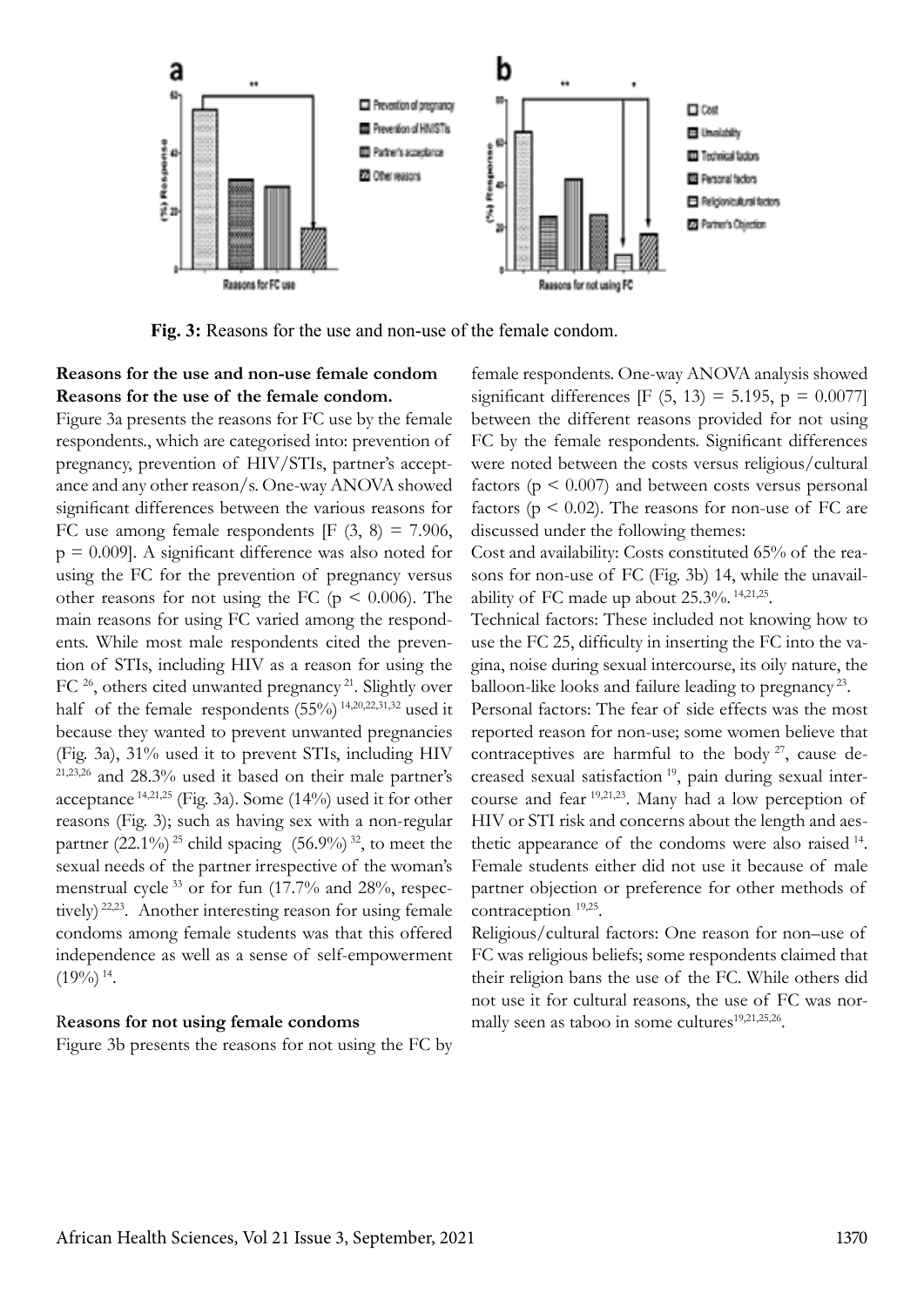

**Fig. 4:** Sources of information on the knowledge and use of the female condom.

#### **Sources of knowledge and awareness of the female condom**

Figure 4 presents the sources of information on FC knowledge. One-way ANOVA analyses showed significant differences [F (3, 8) = 32.89, p < 0.0001] between the sources of information on FC knowledge. Specific significant differences were also noted between obtaining information from the media versus family and/or friends ( $p \leq 0.001$ ), media versus academic institutions  $(p < 0.001)$ ; health facilities versus family and/or friends  $(p < 0.01)$ ; health facilities versus academic institutions  $(p < 0.001)$ . In Nigeria, the discussion of sex is considered the exclusive preserve of adults<sup>34</sup>. This practice might be responsible for the family contributing a very low percentage, sometimes as low as 0%, as a source of knowledge about contraception and the FC in particular <sup>21</sup>. The media assumes the primary source of information on contraception at 36% <sup>19,25-27,32,35</sup>, followed closely by health facilities at  $33\%$   $^{22,31,32}$ , family and/or friends at  $17\%$ <sup>17,23</sup> and from academic institutions at 14%.

#### **Discussion**

In this review, we assessed the awareness and use of the FC among Nigerian men and women. Available evidence suggests discordance between awareness and the use of female condoms. Despite high levels of awareness, especially among the female respondents, the use of the FC has remained extremely low, even among the young educated female undergraduate students. The high level of awareness about the FC did not translate to a positive attitude towards its use. A similar study among South African women reported low use among more educated females, which in their case was counteracted by their higher use of the male condom, due

to better negotiation skills with the latter  $36$ . Our results support the findings that correct knowledge of health issues may not always translate into appropriate preventive health actions.

Nevertheless, this review highlighted significant challenges related to FC availability, affordability, ease of insertion, noise during sexual intercourse, its oily nature, the balloon-like looks and failure leading to pregnancy. Other challenges mentioned included the fear of side effects, decreased sexual satisfaction, pain during insertion and during sexual intercourse, the length and aesthetic appearance of the condoms, partner disapproval, preference for other methods of contraception, religious and cultural believes. These could be responsible for its unpopularity among university students. Some studies have also documented similar challenges, in developed countries 14,36-38. Despite these challenges, however, there were indications of considerable prospects for acceptability and use of female condoms among the students interviewed, as over two-thirds expressed optimism and willingness to try out the condoms if offered as a trial or made available and will even introduce it to their friends and peers  $14$ .

The primary reasons given by the respondents for their use of the FC are fear of pregnancy (55%), STIs (31%) and other reasons (14%). Female condoms are significant in the quest for a sustainable approach in the prevention of HIV and other STIs and unintended pregnancies<sup>8</sup>. Studies have shown that condoms provide an impermeable barrier to particles the size of sperm and STI pathogens, including HIV 39,40. The use of condoms, consistently and correctly, is highly effective in pre- venting the sexual transmission of HIV. To ensure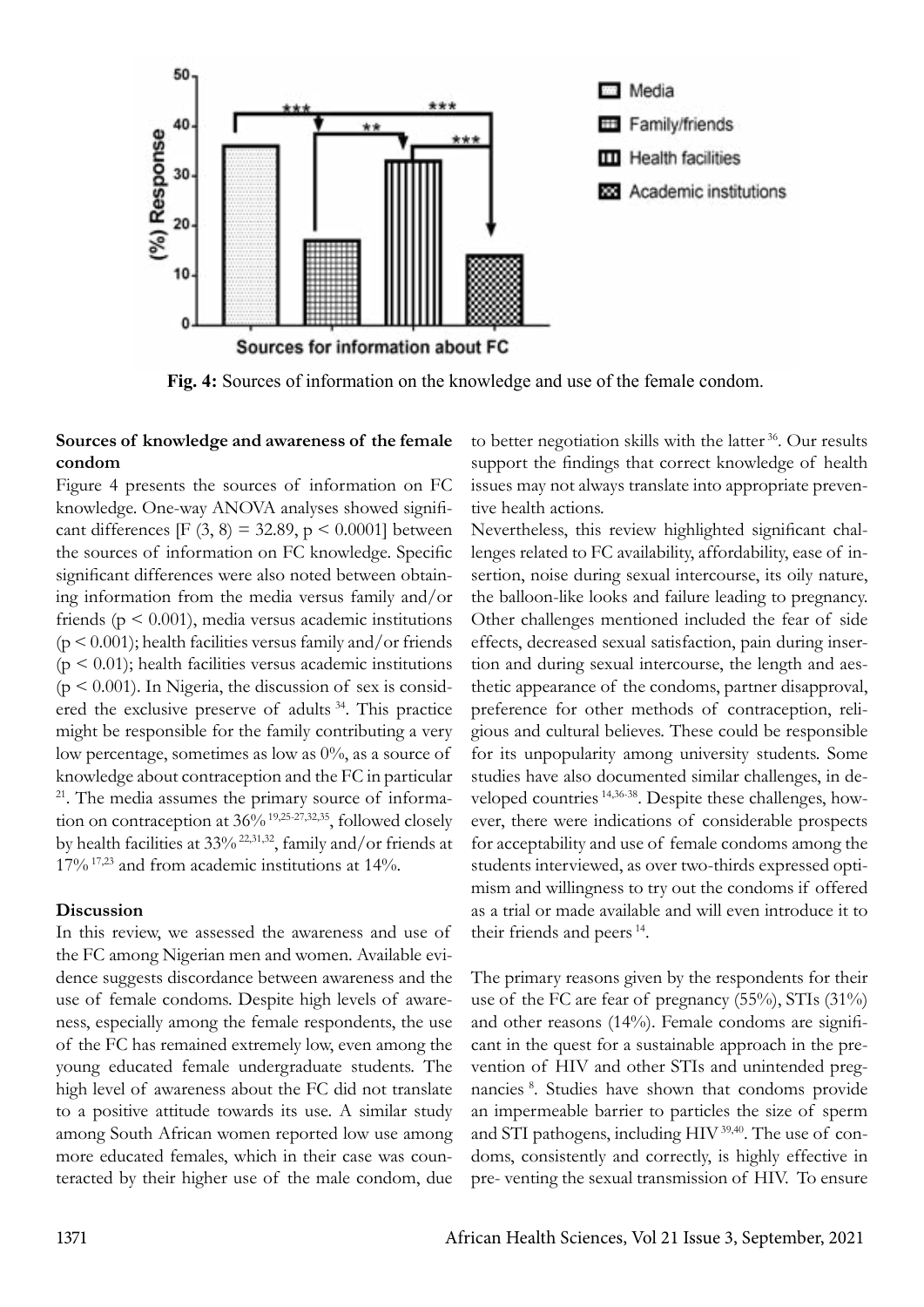safe and effective use, FCs must be produced according to specifications, international standards, and quality assurance procedures established by  $WHO<sup>41</sup>$ . Adequate investment in and further scale-up of condom promotion is required to sustain responses to HIV, other STIs, and unintended pregnancy. There is a need for a robust and consistent advocacy to make the FC available either free or at an affordable cost. Moreover, there is a need to intensify awareness to erase erroneous perceptions of the FC, using the media and health facilities, which constituted 36% and 33% of the significant sources of information, respectively. Notably, in recent times, social media has played a leading role as an avenue for disseminating reproductive health information amongst youth. Interpersonal communication activities, such as rallies, roadshows, one-on-one educational contacts, group meetings in strategic places like markets, religious houses, schools, and seminars should be encouraged. However, the FC is not an all-or- nothing option, but it should augment the protective options available, there by increasing the choices available to wome<sup>36</sup>.

The limitations of this review include paucity of data on FC from the Northern regions of the country and general lack of data on male's perspectives of FC. This can be overcome through a comprehensive national study on FC to include both genders.

#### **Conclusion**

We conclude that despite the high levels of awareness, especially among the female respondents, the use of the FC has remained extremely low. Therefore, there is the need for deliberate and vigorous advocacy to increase FC demand and increase its availability and af- fordability. There is also a need to erase the erroneous perceptions associated with the female condom.

#### **Acknowledgements**

We would like to thank Mr Rivesh Maharajh for his general technical support.

## **Authors' contributions**

PDS screened the search output for eligible studies, PDS and FH reviewed the full text of potentially eligible studies for inclusion, extracted data, assessed the risk of bias, and conducted the analysis. PDS prepared the draft manuscript and all authors contributed important intellectual content, read and approved the final version of the review before submission.

## **Funding**

The Durban University of Technology postdoctoral

fellowship grant funds this study. The funders of the study had no role in study design, data collection, data analysis, data interpretation or writing of the report. The corresponding author had full access to all the data in the study and had the final responsibility for the decision to submit the manuscript for publication.

## **Availability of data and materials**

The datasets analysed during the current study are publicly available and were obtained by searching Google Scholar and PubMed.

# **Ethics approval and consent to participate**

Not applicable.

## **Consent for publication**

Not applicable.

## **Competing interests**

The authors declare that they have no competing interests.

## **References**

1. United Nations DoE, Social Affairs PD. Contraceptive Use by Method 2019: Data Booklet (ST/ESA/SER. A/435). In: United Nations, Department of Economic and Social Affairs, Population Division; 2019.

2. Hers. The Birth Control Pill vs. Condoms: Which is More Effective? . Hers. 2020.

3. Adachi A, Gendelman HE, Koenig S, et al. Production of acquired immunodeficiency syndrome-associated retrovirus in human and nonhuman cells transfected with an infectious molecular clone. *Journal of Virology*. 1986;59(2):284-291.

4. HIV/AIDS JUNPo. 2008 report on the global AIDS epidemic. Unaids; 2008.

5. UNAIDS. New survey results indicate that Nigeria has an HIV prevalence of 1.4%. wwwusaids/resources/presscentre/march/20190314 nigeria. 2019.

6. Ayo Adebowale Stephen MTAFFaOJ. Statistical modeling of social risk factor for sexually transmitted diseases among female youths in Nigeria. Department of epidemiology, medical statistics and environmental health, college of medicine, University of Ibadan. 2013. 7. Ananga MK, Kugbey N, Akporlu JM, Asante KO. Knowledge, acceptance and utilisation of the female condom among women of reproductive age in Ghana. *Contraception and Reproductive Medicine*. 2017;2(1):15.

8. UNFPA W. UNAIDS. Position statement on condoms and the prevention of HIV, other sexually transmitted infections and unintended pregnancy. 2015. In:2016.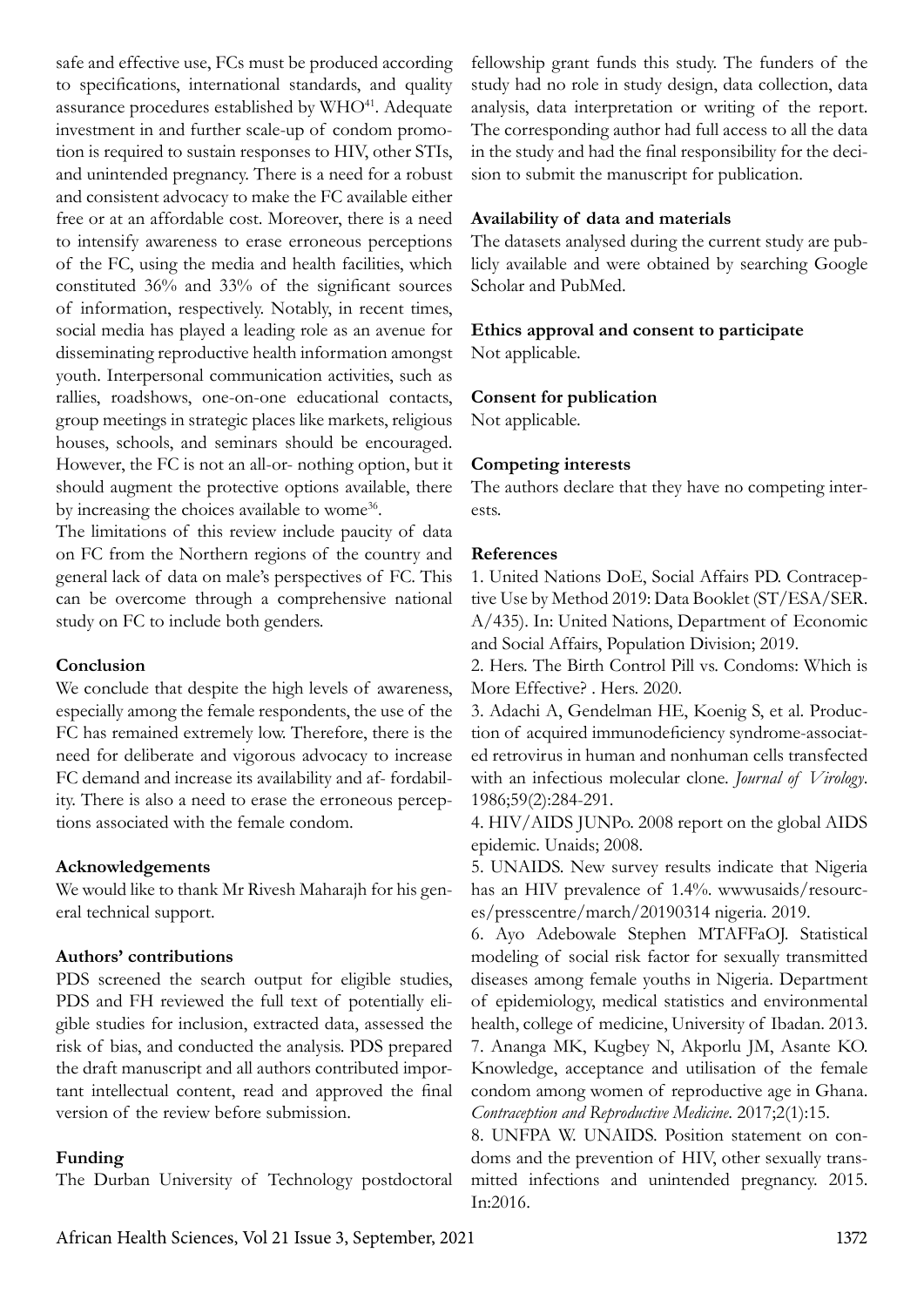9. Hoffman S, Mantell J, Exner T, Stein Z. The future of the female condom. *International Family Planning Perspectives.* 2004;30(3):139-145.

10. Abuja N. National Population Commission and ICF Macro; 2009. National Population Commission (NPC) [Nigeria] and ICF Macro Nigeria Demographic and Health Survey. 2008.

11. Koster W, Bruinderink MG, Janssens W. Empowering women or pleasing men? Analyzing male views on female condom use in Zimbabwe, Nigeria and Cameroon. *International Perspectives on Sexual and Reproductive Health*. 2015;41(3):126-135.

12. Onayade A, Abiona T, Ugbala C, Alozie G, Adetuyi O. Determinants of consistent condom use among adolescents and young adults attending a tertiary educational institution in Ile-Ife, Nigeria. *The Nigerian Postgraduate Medical Journal*. 2008;15(3):185-191.

13. Hong Y, Li X. HIV/AIDS behavioral interventions in China: a literature review and recommendation for future research. *AIDS and Behavior*. 2009;13(3):603-613. 14. Tobin-West CI, Maduka O, Onyekwere VN, Tella AO. Awareness, acceptability, and use of female condoms among university students in Nigeria: implications for STI/HIV prevention. *International Journal of Adolescent Medicine and Health*. 2014;26(2):259-265.

15. Regassa N, Kedir S. Attitudes and practices on HIV preventions among students of higher education institutions in Ethiopia: the case of Addis Ababa University. *Educ Res*. 2011;2:828-840.

16. Othero D, Aduma P, Opil C. Knowledge, attitudes and sexual practices of university students for advancing peer HIV education. *East African Medical Journal*. 2009;86(1).

17. Uchendu OC, Adeyera O, Owoaje ET. Awareness and utilization of female condoms among street youths in Ibadan, an urban setting in South-West Nigeria. *The Pan African Medical Journal*. 2019;33.

18. Moher D, Liberati A, Tetzlaff J, Altman DG. Preferred reporting items for systematic reviews and meta-analyses: the PRISMA statement. *Annals of Internal Medicine*. 2009;151(4):264-269.

19. Olugbenga-Bello AI, Adekanle DA, Ojofeitimi EΟ, Adeomi AA. Barrier contraception among adolescents and young adults in a tertiary institution in Southwestern Nigeria: a cross-sectional descriptive study. *International Journal of Adolescent Medicine and Health*. 2010;22(2):321- 330.

20. Abalaka G. Married Women's knowledge of and Intention to use female condom in Ibadan South-West local government area, Oyo state, Nigeria 2008.

21. Oladeinde BH, Omoregie R, Abdulfatai A. Aware-

ness and use of female condoms among young Nigerian women. *CPJ*. 2011;2011183:17208.

22. Okunlola M, Morhason-Bello I, Owonikoko K, Adekunle A. Female condom awareness, use and concerns among Nigerian female undergraduates. *Journal of Obstetrics and Gynaecology*. 2006;26(4):353-356.

23. Ikeako L, Ezegwui H, Mba S, Iyioke C, Okeke T. Prevalence and Factors Associated with Use of the Female Condom among Undergraduates in a University in Enugu, South East Nigeria. *Journal of Advances in Medicine and Medical Research*. 2015:532-540.

24. Ibe Sally N, Nwoke E, Emerole C, Onyeocha F, Nwawume I, Nwaokoro JC. Knowledge, attitude and perception of road transport workers to HIV/AIDS, STIs and condom use in southeast, Nigeria. *Technology*. 2014;1(2):50-54.

25. Adinma J, Adinma E, Eke N, Umeononihu O. Condom-Use by Students in a Higher Educational Institution in South Eastern Nigeria. *J Comm Pub Health Nurs*. 2016;2(127):2.

26. Nwaokoro J, Ede A, Ibe Sally N, et al. Knowledge, attitude and practice of female condom use among undergraduates of the three selected higher institutions in Owerri, South-Eastern Nigeria. *Glob Adv Res J*. 2015;4(3):132-142.

27. Ajayi AI, Adeniyi OV, Akpan W. Use of traditional and modern contraceptives among childbearing women: findings from a mixed methods study in two southwestern Nigerian states. *BMC Public Health*. 2018;18(1):604.

28. Asekun-Olarinmoye E, Adebimpe W, Bamidele J, Odu O, Asekun-Olarinmoye I, Ojofeitimi E. Barriers to use of modern contraceptives among women in an inner city area of Osogbo metropolis, Osun state, Nigeria. *International Journal of Women's Health*. 2013;5:647. 29. Salawu M, Adeyemi A. P3. 329 Awareness and Predictors of Use of Female Condom in the Prevention of

Sexually Transmitted Infections in Nigeria. *Sex Transm Infect*. 2013;89(Suppl 1):A252-A252.

30. Ijarotimi AO, Bakare B, Badejoko OO, et al. Contraceptive uptake among women attending family planning clinic in a Nigerian tertiary health facility: a 6 year review. *International Journal of Reproduction, Contraception, Obstetrics and Gynecology*. 2017;4(3):722.

31. Usman SO, Kalejaye OO, Isola IN, Oluwaniyi O, Ojogbede AK, Adu AS. Family planning practices among rural community women in Nigeria. *J Exp Integr Med*. 2016;6(2):88-92.

32. Adeyemi AS, Adekanle DA. Factors influencing the choice of contraceptives among the married women in Osogbo, Western Nigeria. *Niger Med Pract*. 2009;55(4):5- 9.